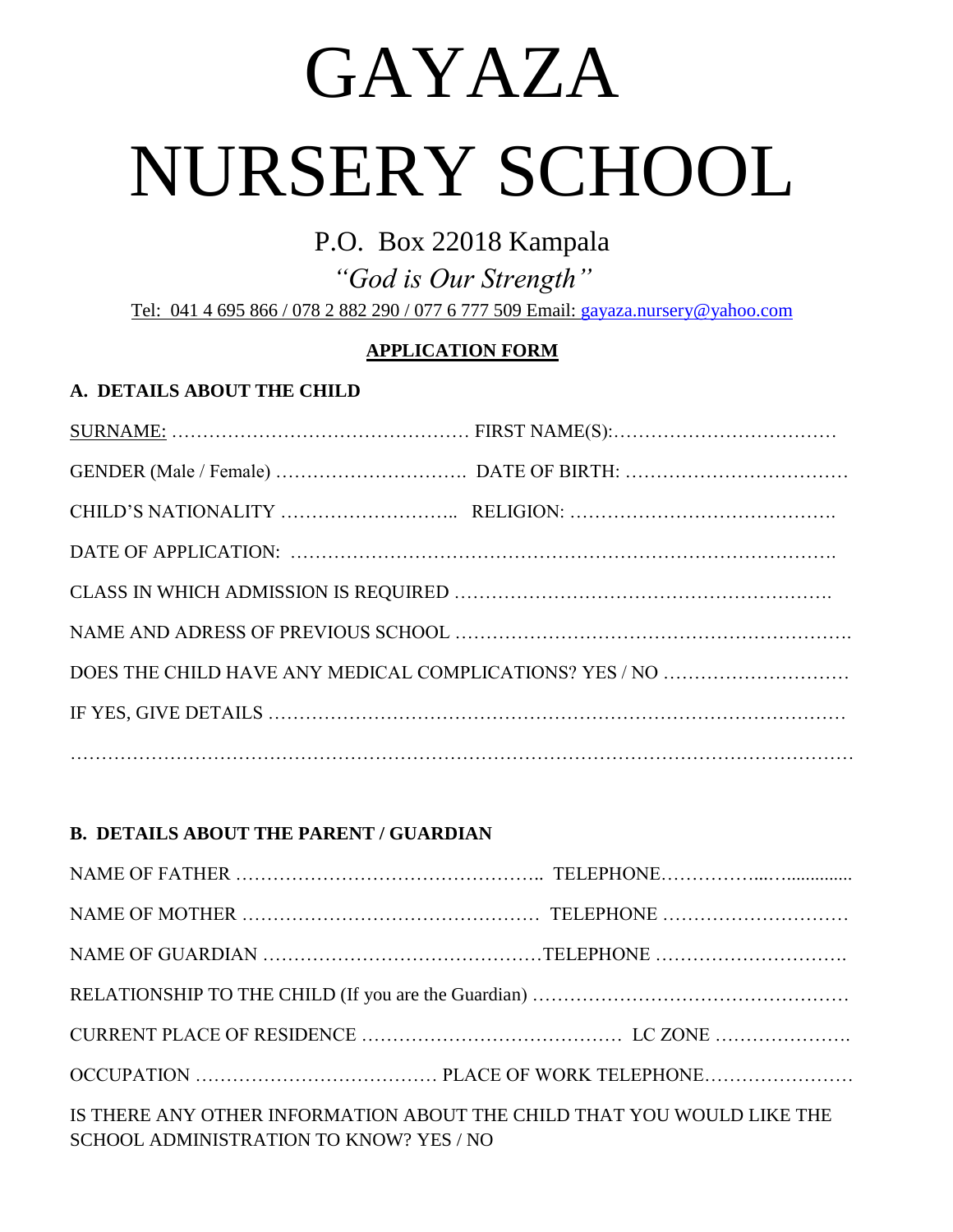|--|

.......................................................................................................................................................................

NAMES AND CLASSES OF OTHER CHILD (REN) IN THIS SCHOOL, IF ANY…………………….

### **General conditions for Admission:**

- **1. The child MUST Be Three years of age or above.**
- **2. Attach a photocopy of the child's Birth Certificate, Immunization Card, Baptism Card (Please Bring the Originals for verification).**
- **3. Bring three recent passport photos of the child and one of the parent / guardian.**
- **4. The school expects you to co-operate in matters concerning your child.**
- **5. You are expected to pay school fees at the bank promptly to enable our smooth running.**
- **6. If you agree, please sign the following agreement when submitting your child's application.**

AGREEMENT: I ………………………………………………………. HEREBY APPLY FOR ADMISSION OF MY CHILD TO YOUR SCHOOL. IF HE / SHE IS ADMITTED, I UNDERTAKE TO ABIDE BY THE SCHOOL RULES AND REGULATIONS GOVERNING THE SCHOOL AND CO-OPERATE IN MATTERS CONCERNING THE EDUCATION AND WELFARE OF THE CHILD.

Name: …………………………………………….. Sign: …………………………. Date……………….

### **FOR OFFICIAL USE**

| APPLICATION DOCUMENTS VERIFIED BY: |  |
|------------------------------------|--|
|                                    |  |
|                                    |  |
|                                    |  |
|                                    |  |